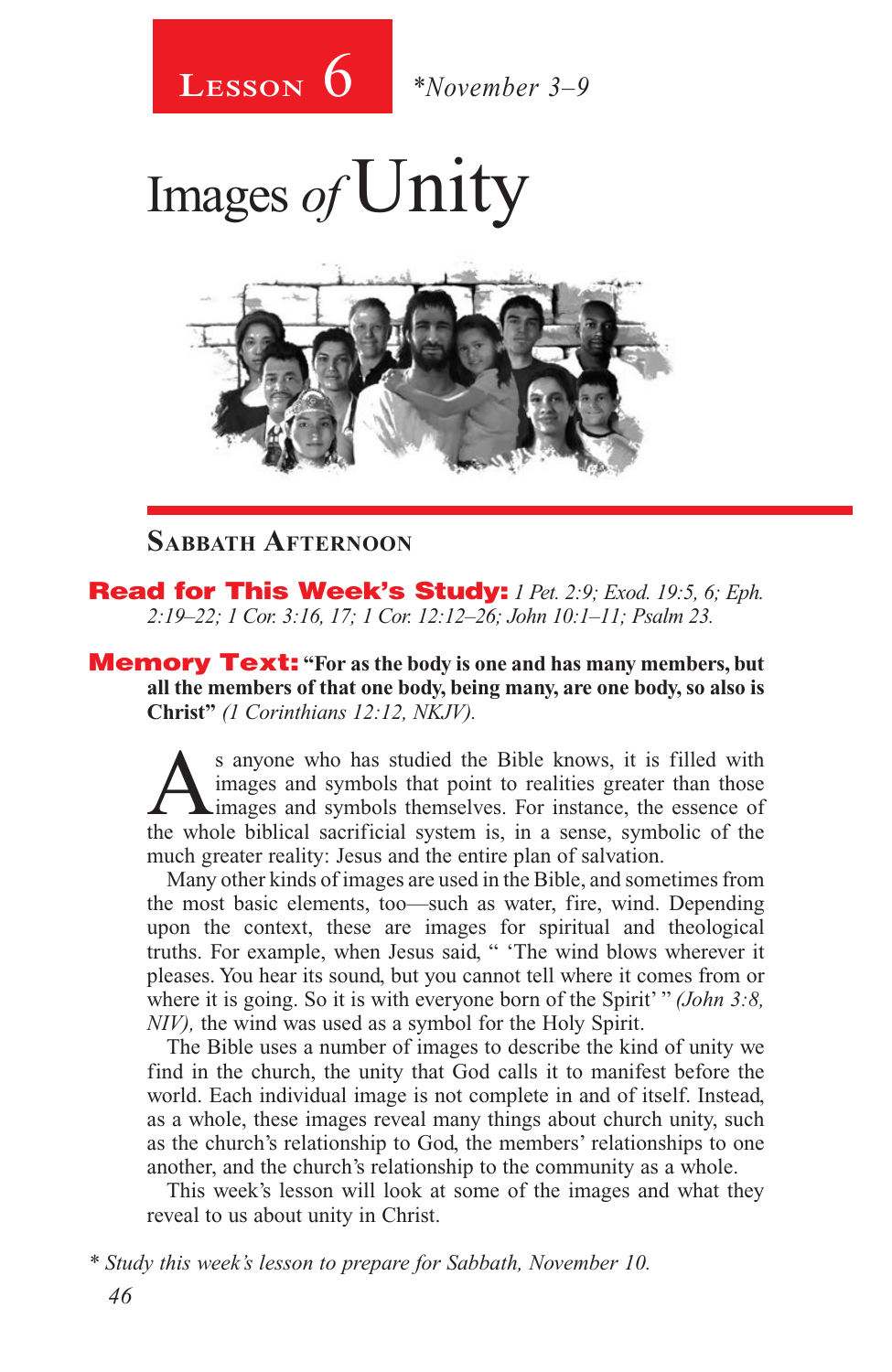

### **The People of God**

Read **1 Peter 2:9; Exodus 19:5, 6; Deuteronomy 4:20; and Deuteronomy 7:6. What do these verses say about the special status of the people of God?**

The church is about people, but not any kind of people. The church is the people of God, the people who belong to God, who claim God as their Father and Savior, and who have been redeemed by Christ and who obey Him. This image underscores the concept that God has had a people on earth since the introduction of the plan of salvation and that there is continuity between Israel in the Old Testament and the church in the New. From the time of Adam, the patriarchs before and after the Flood, and Abraham, God has made a covenant with His people to be representatives of His love, mercy, and justice to the world.

\_\_\_\_\_\_\_\_\_\_\_\_\_\_\_\_\_\_\_\_\_\_\_\_\_\_\_\_\_\_\_\_\_\_\_\_\_\_\_\_\_\_\_\_\_\_\_\_\_\_\_\_\_\_\_\_

God's people are called a "chosen generation," a "royal priesthood," and a "holy nation." These terms indicate that they are set aside for a special purpose: to "proclaim the praises of Him who called you out of darkness into His marvelous light" *(1 Pet. 2:9, NKJV).* This also is an echo of a description of God's gracious character, as described in Exodus 34:6, 7. "God acquired the church as His own special possession in order that its members might reflect His precious traits of character in their own lives and proclaim His goodness and mercy to all men."—*The SDA Bible Commentary,* vol. 7, p. 562.

#### **Read** Deuteronomy 7:6–8. What prompted God to select the descen**dants of Abraham as His people? How is this still applicable today?**

Perhaps we could ask ourselves, What country today deserves the label of "holy nation" (another image of the church)? None. All nations and ethnic groups are composed of people who do not deserve God's love and grace. And though the Bible calls us to be a holy people, Scripture also teaches that the selection and establishment of Israel was based entirely on His love and not on any merits that human beings could bring to Him. The formation of God's people is an act of loving creation and—despite sin and apostasy on a national scale—God kept His promise to Abraham that through his seed, Christ, He would save His people. Just as the election of God's people was an act of His grace, so is their salvation. This theme reminds us of our common roots in the unmerited grace of God.

\_\_\_\_\_\_\_\_\_\_\_\_\_\_\_\_\_\_\_\_\_\_\_\_\_\_\_\_\_\_\_\_\_\_\_\_\_\_\_\_\_\_\_\_\_\_\_\_\_\_\_\_\_\_\_\_

**Why must we always keep before us the sacred truth that our salvation rests upon what Christ has done for us and not upon what we can ever do for ourselves, even if we are "the people of God"?**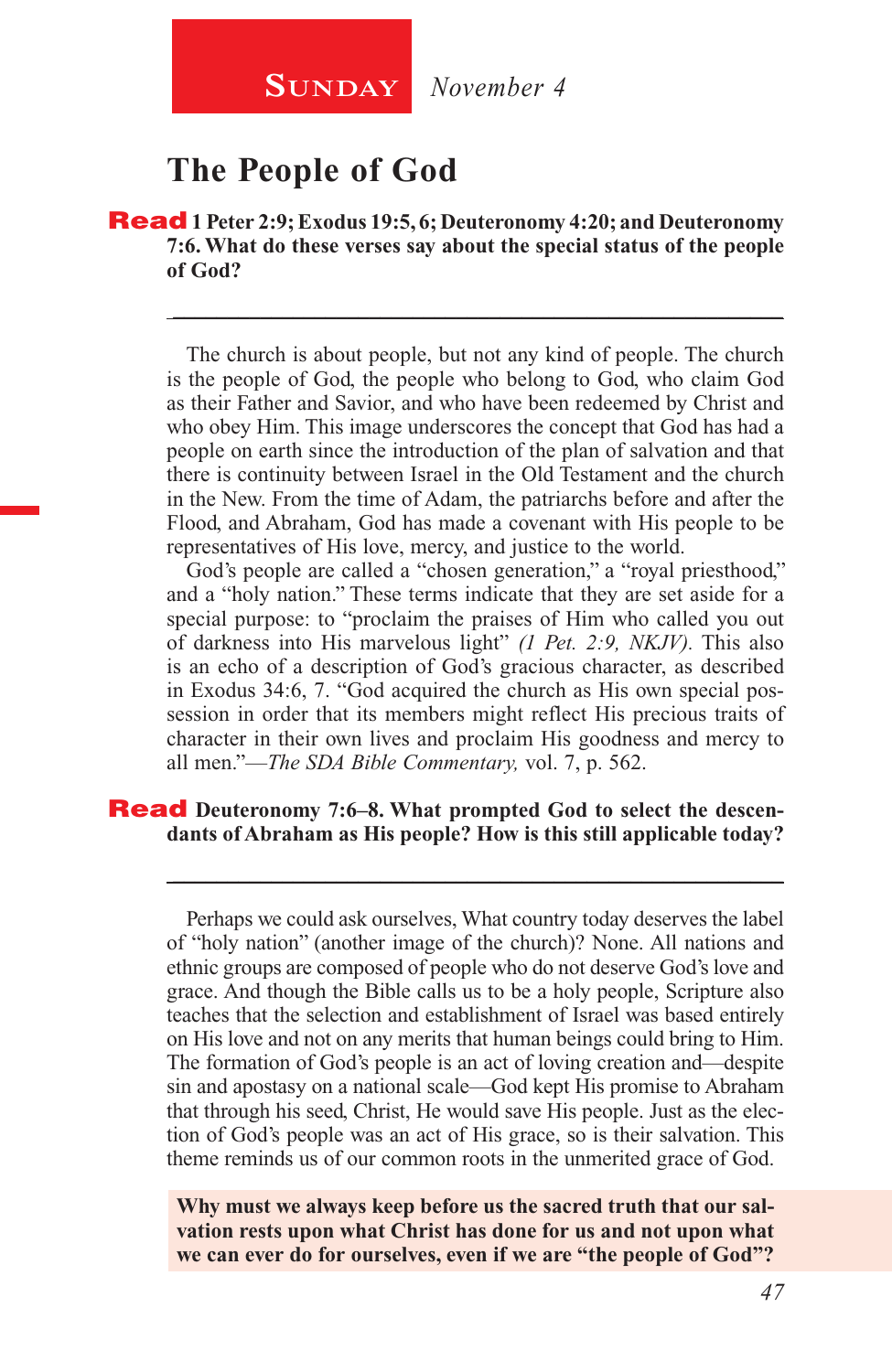# **The Household of God**

Another image of the people of God in the New Testament is the house or household of God. It is a metaphor of stones and buildings that highlights the intricate and interdependent nature of human relationships in the church. Peter refers to Christians as "living stones" *(1 Pet. 2:5, NKJV).* This metaphor contains a quality of permanency and solidity.

#### Read **Ephesians 2:19–22. What key ideas does Paul emphasize in this passage? What does this image tell us about unity in the church?**

In this passage, Paul combines two images of the church: one inert, a house or building; the other alive, a household of people.

\_\_\_\_\_\_\_\_\_\_\_\_\_\_\_\_\_\_\_\_\_\_\_\_\_\_\_\_\_\_\_\_\_\_\_\_\_\_\_\_\_\_\_\_\_\_\_\_\_\_\_\_\_\_\_\_

\_\_\_\_\_\_\_\_\_\_\_\_\_\_\_\_\_\_\_\_\_\_\_\_\_\_\_\_\_\_\_\_\_\_\_\_\_\_\_\_\_\_\_\_\_\_\_\_\_\_\_\_\_\_\_\_

A stone is not very valuable by itself, but when it is bonded with other stones, it becomes a structure that can withstand the storms of life. No Christian can be a stone alone, but must be associated with others in the fellowship of the household of God. For an edifice to be solid, it must rest on a strong foundation. Jesus Christ is this foundation, and the "cornerstone" of the house of God *(see also 1 Cor. 3:11)*. The church also would cease to exist if it did not make Christ the cornerstone of its activities. The church is really about Jesus Christ: His life, death, resurrection, and return. The church forms a community of believers united to share the good news about Jesus to the world. The church's agenda is Jesus: who He is, what He has done for us and does in us, and what He offers to anyone who will accept Him as Lord and Savior.

The image of a household also is very meaningful. This one rests on the relationships people have among themselves. It is a familiar image of father and mother, brothers and sisters. Ties between family members can be strong, and the accompanying loyalties often transcend all other outside ties. Loyalty is a big part of unity, for how could there be any kind of unity without loyalty, as well?

How does this image relate to the church? Church members also are part of one big family. We are linked, not only because we belong to the human family through our common ancestor Adam, but also because we are related to Jesus, the Second Adam, through our common "new birth" experience. Thus, we become united with each other, not just because of the doctrinal truths that we hold in common, but also in the experience of being converted souls who have a new life in Jesus.

**Sadly, not everyone has had a great experience with his or her own family. Hence, that image might not mean much to them. How, though, can we as a church become the family that these people never had?**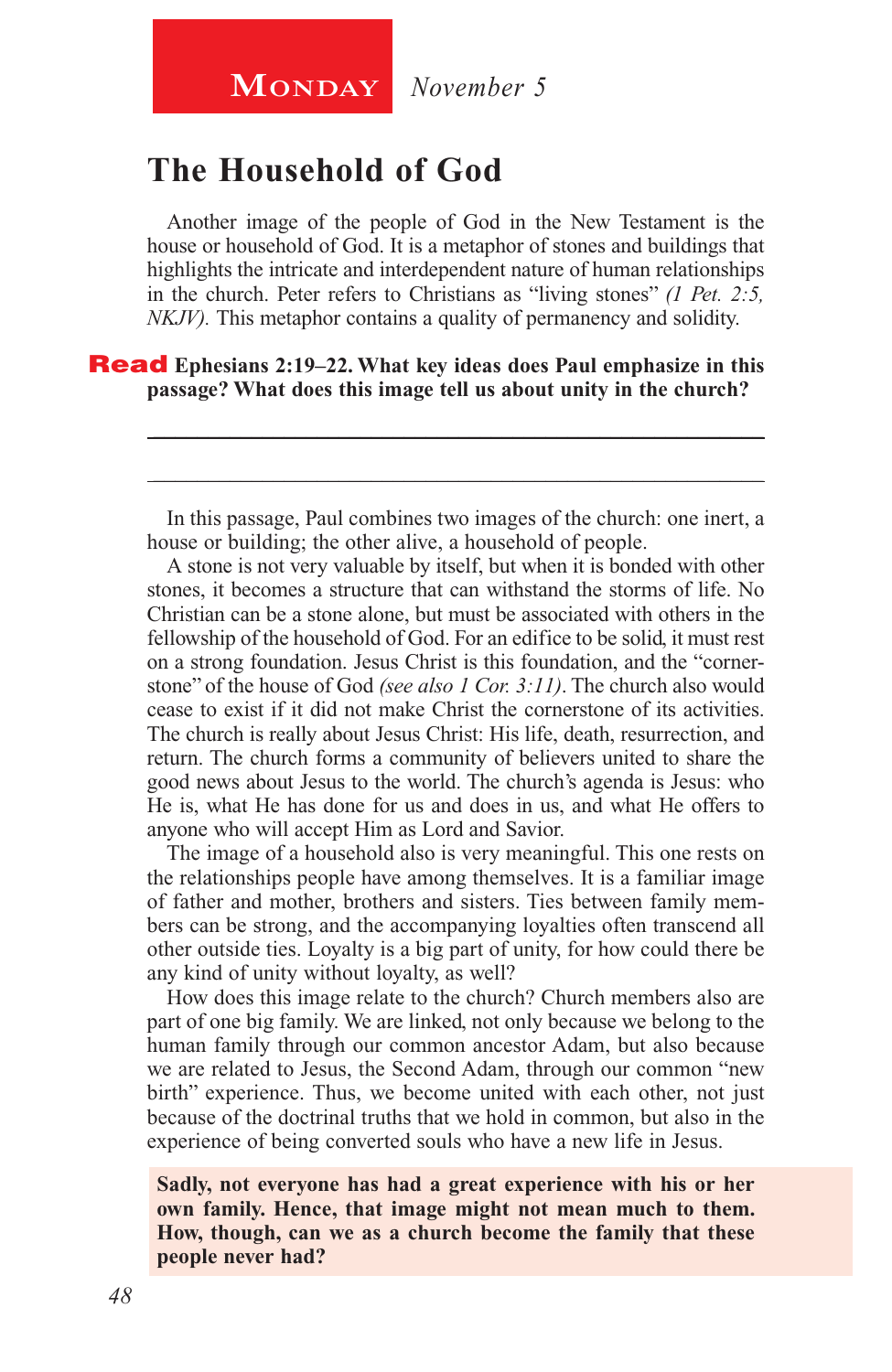# **The Temple of the Holy Spirit**

Another building imagery Paul uses is that of the temple of God or of the Holy Spirit. It is the image of a costly and valuable building. Along with 1 Corinthians 6:19, where the image refers to one's personal body as the temple of the Holy Spirit, Paul in 1 Corinthians 3:16, 17 uses the image to refer to the most holy and precious edifice of the ancient Near East, God's temple.

#### Read **1 Corinthians 3:16, 17. What does it mean that the church is the temple of the Holy Spirit? What is Paul warning about in verse 17?**

Obviously, Paul does not, in referring to the church, have in mind a physical temple or place of residence for God. The Greek of the New Testament makes a distinction between a "you" singular, in order to refer to one person, and a "you" plural, in order to refer to many people. In this case it is the latter. This metaphor refers to a corporate entity: together the Christians in Corinth form the temple of the Holy Spirit, and in a spiritual sense God resides among them.

\_\_\_\_\_\_\_\_\_\_\_\_\_\_\_\_\_\_\_\_\_\_\_\_\_\_\_\_\_\_\_\_\_\_\_\_\_\_\_\_\_\_\_\_\_\_\_\_\_\_\_\_\_\_\_\_

\_\_\_\_\_\_\_\_\_\_\_\_\_\_\_\_\_\_\_\_\_\_\_\_\_\_\_\_\_\_\_\_\_\_\_\_\_\_\_\_\_\_\_\_\_\_\_\_\_\_\_\_\_\_\_\_

For Paul, God resides within the Christian fellowship; hence, his warning that anyone who attempts to destroy this fellowship will suffer the consequences of the judgment. The unity of believers is at the core of this fellowship and of God's presence in this temple. Though this text is often used in the sense of taking care of one's physical body (which is, of course, what Christians are supposed to do anyway), that's not the specific point that Paul was making here. His message was, instead, a warning about those who would destroy the unity of the church.

Earlier in the chapter, Paul referred to what he considers as challenges to unity: "for where there are envy, strife, and divisions among you" *(1 Cor. 3:3, NKJV).* These attitudes and behaviors are real threats to Christian unity and cause the withdrawal of God's presence from His temple. In other words, conflicts in the church can destroy God's temple. Thus, he wants members to put away the attitudes and behaviors that do threaten its unity.

When conflicts erupt in the church, Paul's advice to the Corinthians is still applicable today: "Now I plead with you, brethren, by the name of our Lord Jesus Christ, that you all speak the same thing, and that there be no divisions among you, but that you be perfectly joined together in the same mind and in the same judgment" *(1 Cor. 1:10, NKJV).*

**Envy, strife, and division—these are not just problems the church faced in Paul's day. We face them today, as well. What role does each one of us have in seeking to work through these problems in ways that will not threaten our unity?**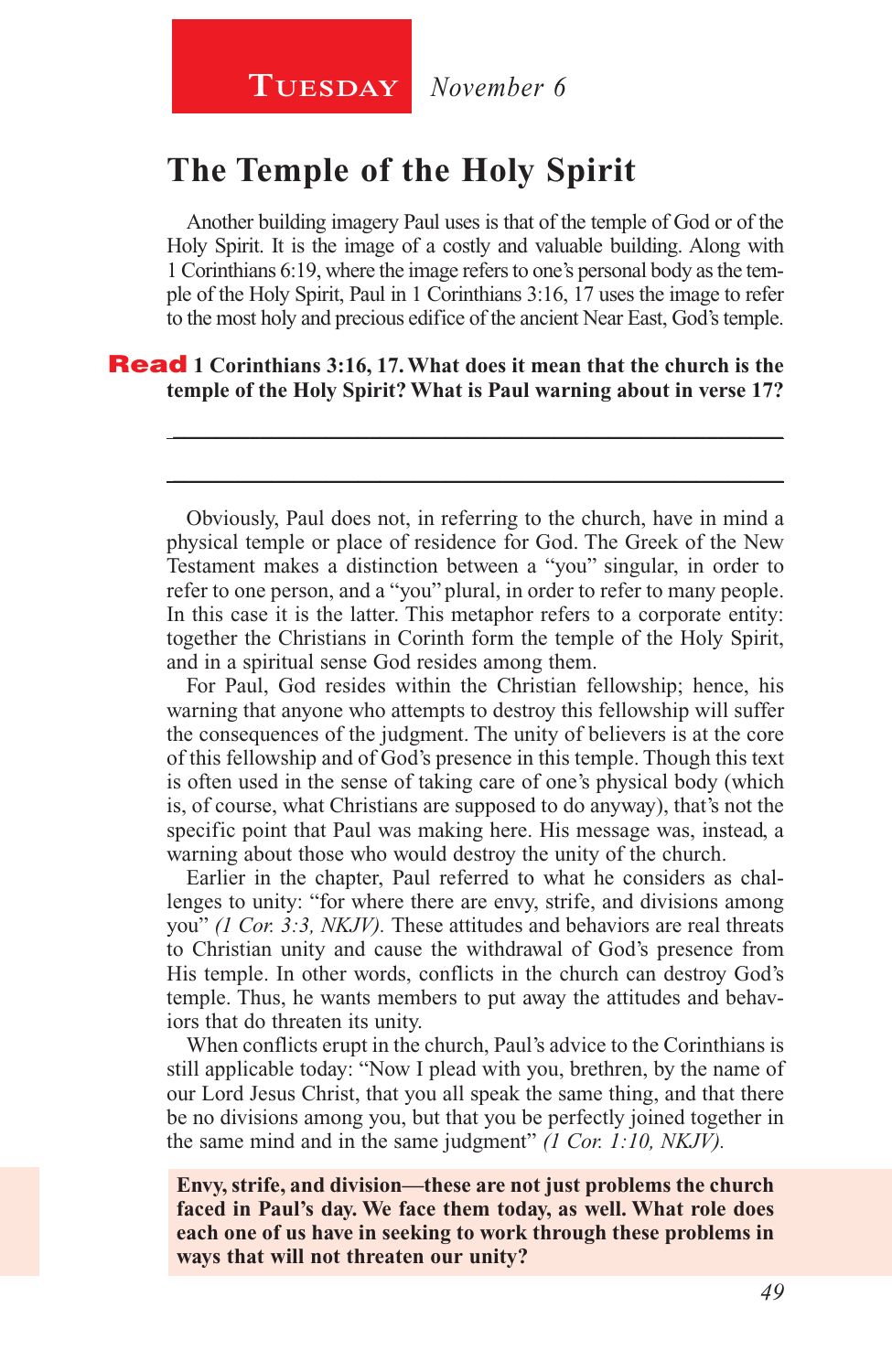**WEDNESDAY** November 7

# **The Body of Christ**

Perhaps the best-known image of the church and one that speaks the strongest about the unity of its varied parts is the body of Christ. "For as the body is one and has many members, but all the members of that one body, being many, are one body, so also is Christ. . . . Now you are the body of Christ, and members individually" *(1 Cor. 12:12, 27, NKJV).*

Just as a body is a single unit that is made up of many different parts, each with its different function and responsibility, this is the church as the body of Christ.

\_\_\_\_\_\_\_\_\_\_\_\_\_\_\_\_\_\_\_\_\_\_\_\_\_\_\_\_\_\_\_\_\_\_\_\_\_\_\_\_\_\_\_\_\_\_\_\_\_\_\_\_\_\_\_\_

\_\_\_\_\_\_\_\_\_\_\_\_\_\_\_\_\_\_\_\_\_\_\_\_\_\_\_\_\_\_\_\_\_\_\_\_\_\_\_\_\_\_\_\_\_\_\_\_\_\_\_\_\_\_\_\_

#### **Read** 1 Corinthians 12:12–26. How does this image of one body with **many parts apply to your local congregation? How does it apply to a worldwide organization like the Seventh-day Adventist Church?**

Paul's teaching in 1 Corinthians 12 conveys the profound reality that authentic Christian unity is not just *in* diversity, and certainly not *despite* diversity, but rather *through diversity*. We should not be surprised that it is the Holy Spirit who is the source of these expressions of diversity. Just as the human body is both incredibly unified and amazingly diverse, so ideally is the body of Christ, which through this diversity expresses the completeness and richness of the body of Christ.

This image speaks directly to us as a church. In the past few decades, the Seventh-day Adventist Church has grown by leaps and bounds. The Seventh-day Adventist Church is composed of people from almost every conceivable background, culture, and environment. Our ethnic, racial, cultural, educational, and age differences must not be permitted to divide us in Christ. If anything, this diversity should be molded by the Holy Spirit as a force for unity, revealing the truth that despite these differences, we are all one in Christ.

As we have seen, at the foot of the cross we are all equal, regardless of who we are or where we come from. As the world around us becomes more and more fragmented, the church must demonstrate that unity in diversity is attainable. God's people can demonstrate the healing and reconciling power of the gospel.

Amazingly, Paul tells us how this ideal can be accomplished. "Christ is head of the church; and He is the Savior of the body" *(Eph. 5:23, NKJV).* "And He is the head of the body, the church" *(Col. 1:18, NKJV*). As each believer is spiritually connected to Christ, the entire body is therefore nourished with the same food. We cannot, then, overemphasize the importance of the study of the Word of God, obedience to what we learn in the Word, and the common experiences of worship and prayer for unity in the body of Christ.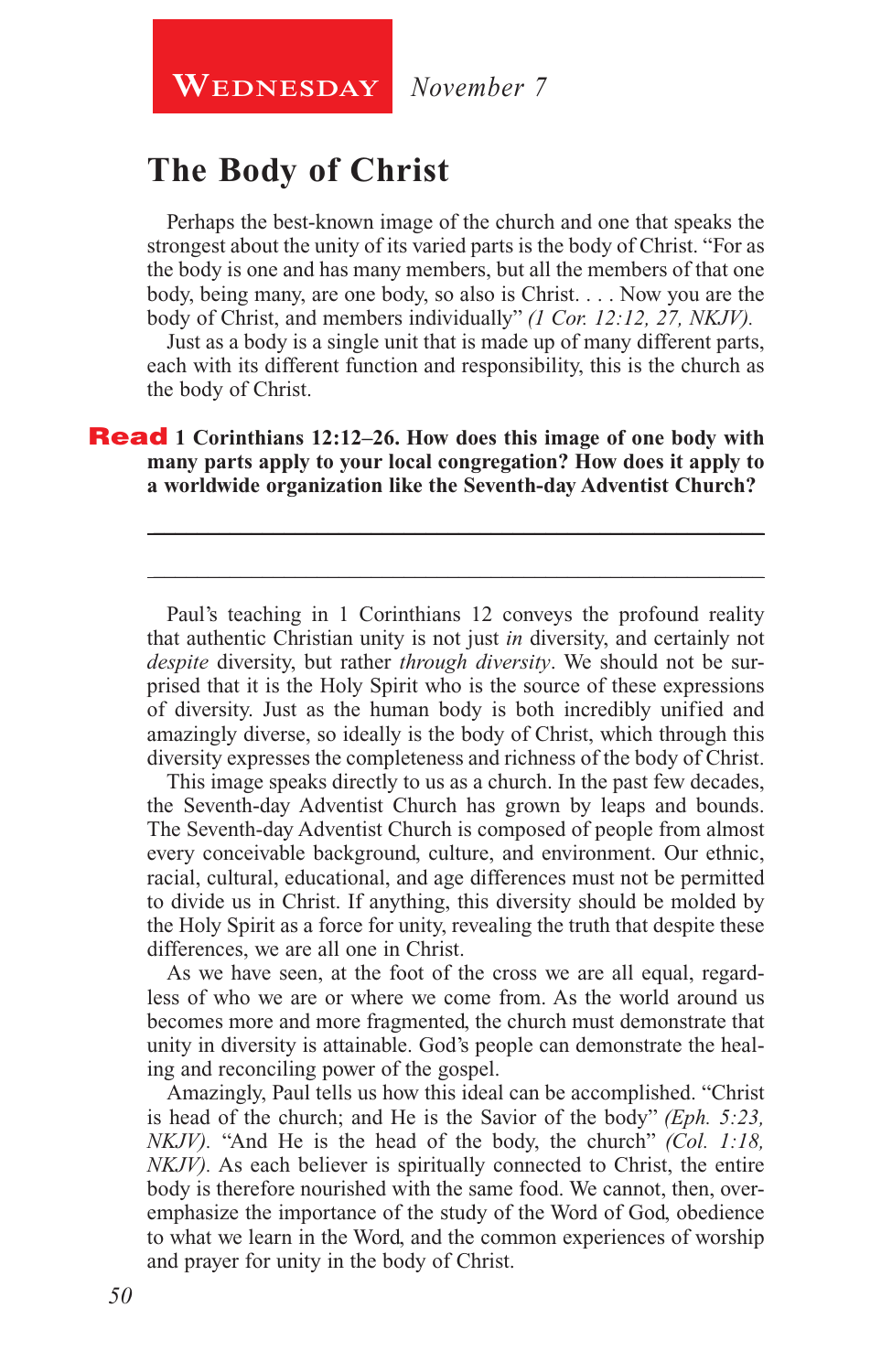**Thursday** *November 8*

# **Sheep and Shepherd**

Read **John 10:1–11. What aspects of this metaphor of the church as a sheepfold speak of unity?** *See also Psalm 23.*

\_\_\_\_\_\_\_\_\_\_\_\_\_\_\_\_\_\_\_\_\_\_\_\_\_\_\_\_\_\_\_\_\_\_\_\_\_\_\_\_\_\_\_\_\_\_\_\_\_\_\_\_\_\_\_\_

\_\_\_\_\_\_\_\_\_\_\_\_\_\_\_\_\_\_\_\_\_\_\_\_\_\_\_\_\_\_\_\_\_\_\_\_\_\_\_\_\_\_\_\_\_\_\_\_\_\_\_\_\_\_\_\_

In the modern world of large cities, it has become very rare to see animal husbandry of any kind. Most people now know little of the relationship between sheep and shepherds. However, when Jesus told this parable, people understood Him well. When He said, "I am the good shepherd," they immediately recognized and appreciated His reference to Psalm 23:1, "The Lord is my shepherd." The image was not only clear but also full of emotional value that made it vivid. In ancient Near Eastern culture, and still today in the Middle East, shepherds are known to be dedicated to the care of their sheep, regardless of the challenges. The figure of shepherd has become one of the dearest images used in Scripture to describe the character of God and His relationship to His people.

The image of God's people as sheep is an interesting image. One impression we often have of sheep is their harmless and defenseless nature. Thus, they are dependent on a good shepherd for protection and guidance. They are, quite frankly, seen as stupid. Sometimes, inadvertently, sheep get lost, and the shepherd will seek them and bring them back to the fold. Young sheep often need to be carried and require extra care. Patience and understanding is needed to care for sheep. In many ways, this is a perfect image to represent the church. The church member has nothing to fear but everything to gain in a relationship with the Shepherd.

Jesus also emphasized in this parable the importance for the sheep to listen to the voice of the shepherd. When the conditions require it, it is possible to protect a few flocks of sheep by placing them in the same enclosure or sheepfold. How can they be separated later? All that is required is for the shepherd to stand at the door of the enclosure and call. His sheep will recognize his voice and come to him. " 'And when he brings out his own sheep, he goes before them; and the sheep follow him, for they know his voice' " *(John 10:4, NKJV).* Listening to the voice of the Shepherd is crucial for the church. In fact, the unity and safety of the people of God depend on their proximity to Him and directly are related to their submissive obedience to His voice.

**People don't generally like to be depicted as sheep. Nevertheless, why is that such an appropriate metaphor for us? What should this image tell us about our need of the Shepherd and our need to obey His voice?**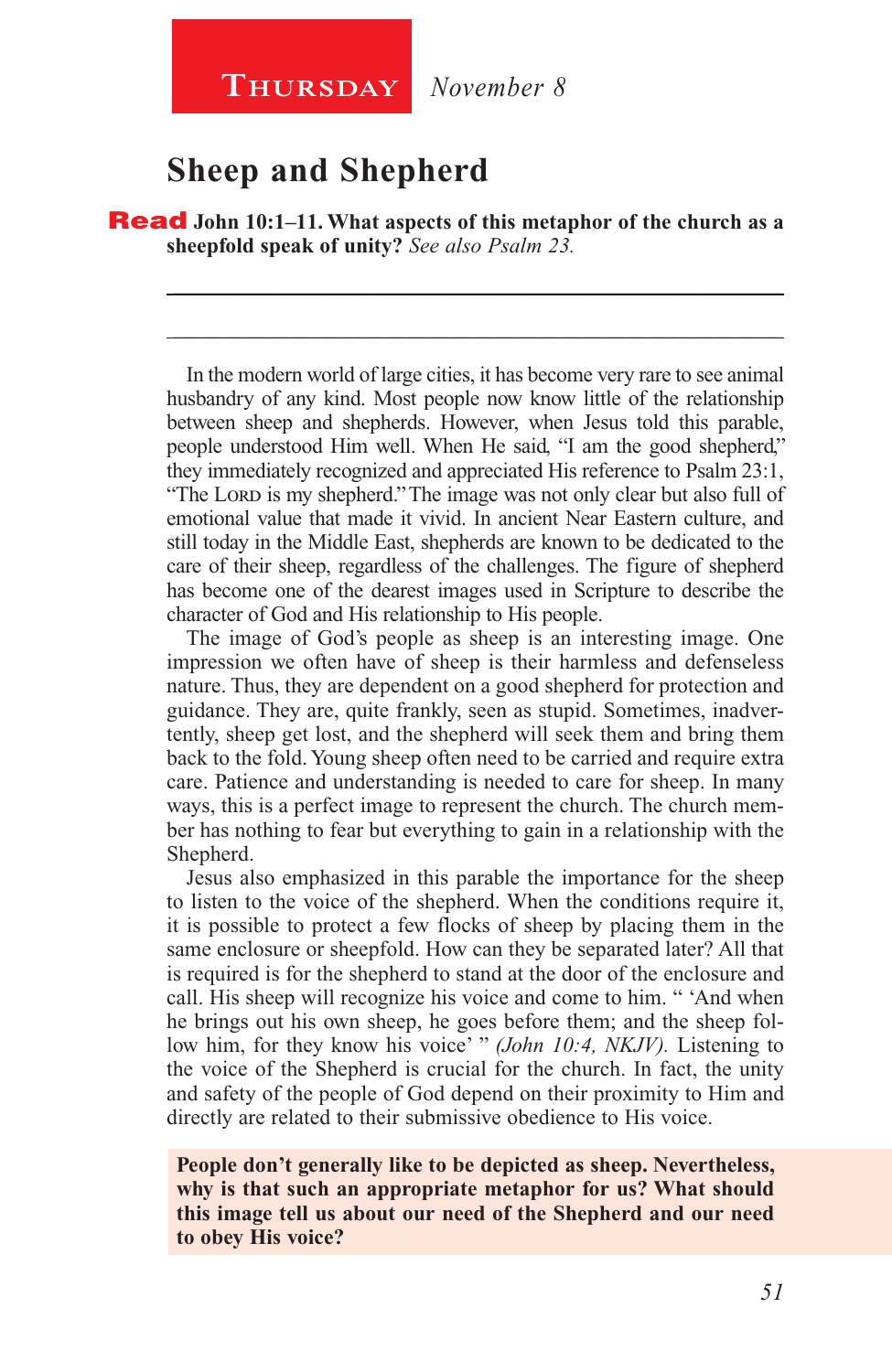**Further Thought:** Ellen G. White, "The Divine Shepherd," pp. 476– 484, in *The Desire of Ages*; "The Church on Earth," pp. 240–243, in *Counsels for the Church*.

"In the context of the Temple in Jerusalem as well as the ubiquitous Greco-Roman structures, New Testament authors employ the temple metaphor to enable believers to visualize the sanctity of the church, God's role in founding and growing the church, the defining nature of the work of Christ and the Spirit, and the solidarity of believers within the church. The architecture domain would seem to imply a static image. However, the metaphor is used in conjunction with biological imagery and the process of building is often accentuated. Rather than a static image, 'we are impelled to visualize a story of the process of construction rather than a completed edifice.' The church is granted the wondrous privilege of humbly acknowledging in its life and story 'the temple of the living God' *(2 Cor. 6:16).*" —John McVay, "Biblical Metaphors for the Church: Building Blocks for Ecclesiology," in Ángel Manuel Rodríguez, ed., *Message, Mission, and Unity of the Church* (Hagerstown, Md.: Review and Herald®, 2013), p. 52.

#### Discussion Questions:

**P** Reflect on the biblical images of the church. Which one do you like **most? Why are you more attracted to that one? Some other metaphors of the church can be found in these passages:** *1 Tim. 3:15, 2 Tim. 2:3–5, 1 Pet. 2:9***. What else do these metaphors teach about the church?**

**2** "God wants His people to be united in the closest bonds of **Christian fellowship; confidence in our brethren is essential to the prosperity of the church; union of action is important in a religious crisis. One imprudent step, one careless action, may plunge the church into difficulties and trials from which it may not recover for years."—Ellen G. White,** *Testimonies for the Church***, vol. 3, p. 446. What should this warning teach us about how careful we must seek to be in guarding the unity of the church? What role does each one of us have in this sacred responsibility?**

**Sunday's study stressed that even as "the people of God," we must rely only on God's grace for salvation, and never on our own merits. In fact, couldn't you even argue that it's our very reliance on God's merit for salvation that indeed makes us "the people of God"? Is this a valid claim? Why or why not?**

**Summary:** The New Testament uses different metaphors to illustrate both the nature and mission of the church. More important, these metaphors teach that God attentively is watching over His people and protects them. These images also teach that God's people are intricately linked with each other and that we need each other to do the work that we have been called to do.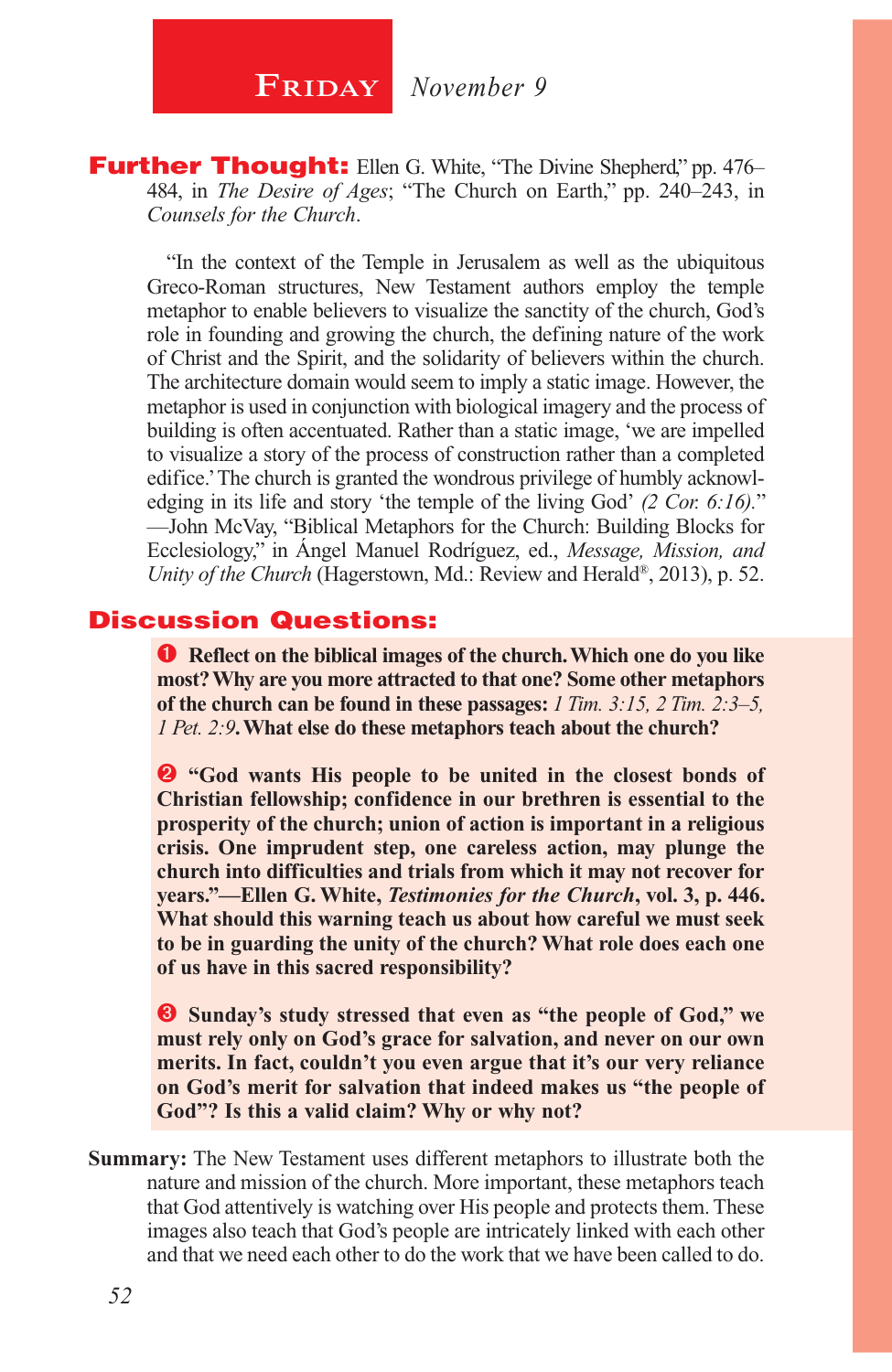INSIDEStory

# The Book Smuggler

*By* Vladimir Borisov

After attending a pastors' conference in another country, friends asked me to take a box of 100 religious books back home. I wanted to help, but my country strictly controls the distribution of religious literature.

"I'll take the box of books only if the bus driver agrees to assume responsibility for it," I told my friends.

Bus drivers often agree to carry extra cargo in exchange for a cash payment, and my bus driver agreed to help for US\$100. A friend and I boarded the bus and settled in for the long ride.

Arriving at the border at night, the driver approached me for information about the box. He wanted to know how to speak with the border guards. When I told him that the box contained Christian books, he pulled the \$100 bill from his pocket and handed it back to me. "It's easier for me to smuggle cocaine than Christian books across the border," he said.

My friend and I had no choice. We knelt beside the bus and repacked the books into our suitcases. Then we prayed as we joined the line of passengers at the border crossing. The person ahead of us put his bags on the scanner belt and walked through customs. Then we put our suitcases on the belt. The border guard pressed the button to start the belt, but it didn't move. He pushed the button again. He pounded the button and swore. Still, the belt didn't move.

The border guard looked at us. "Fine, go," he said, motioning for us to take our suitcases from the belt.

Minutes later, my friend and I walked to the second border post to enter my home country. We put our suitcases on the belt, and the guard pressed the button. Nothing happened. He began to swear, and he finally turned to us. "Just go," he said.

Only after crossing the border did we dare look back. The guard had stopped the next person and was inspecting her bags manually. We thanked God as we sank into our bus seats.

On Sabbath, a church member had a strange story to tell. A voice had awakened her at night, saying, "Pray for your pastor." She hadn't known that I was traveling and thought that I was at home asleep. The voice came again, "Pray for your pastor." Finally, she knelt and prayed for an hour.

I asked when she had heard the voice. It was the exact hour that my friend and I had crossed the border.

Although I cannot name my country, please pray for God's work. Thank you for giving mission offerings to bring the message of salvation to many around the world.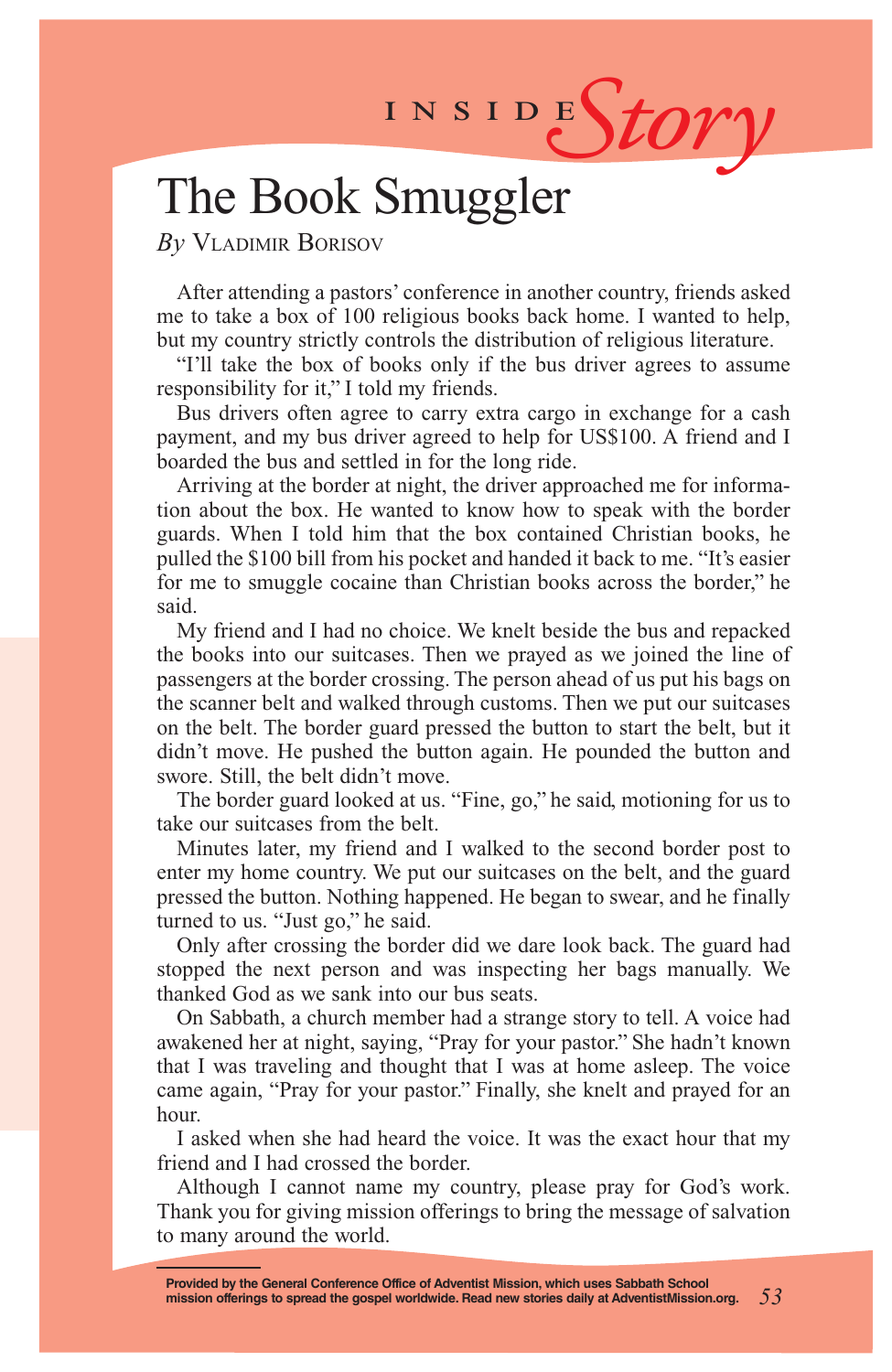vould be well to spend a thoughtful hour each day reviewing the lif ist from the manger to Chary. We should take it point by point:

# **JERRY D. THOMAS**

#### **A Thoughtful Hour** |**Tracing the Final Footsteps of Jesus**

It's hard to find an hour, a thoughtful hour, for reading and studying the Gospel accounts of Jesus' life. This book makes that thoughtful hour easier, giving focus to the life of Christ. ISBN 978-0-8163-5020-9

#### **A Thoughtful Hour 2** |**Living the Beatitudes**

The teachings in the Beatitudes are a pathway to heaven, and we can learn to follow each step. Whether you work through these pages in a small group or on your own, you will find a fresh look at what it means to be a part of the kingdom of heaven. 978-0-8163-6146-5



und

ine des





**ELE** HOUR<sup>®</sup>

**IHOUGHTFU** ≝Hour

the in

the ea d the

**A Thoughtful Hour 3** |**Learning to Be a Real Christian**

This book is designed to make that thoughtful hour easier, to give a little structure and focus to a study of the life and words of Jesus. 978-0-8163-6276-9

# **Call 1-800-765-6955** *or* **Shop ABCASAP.com**

**हों) Pacific Press**®

**1757301891 • Please contact your ABC for pricing in Canada.**